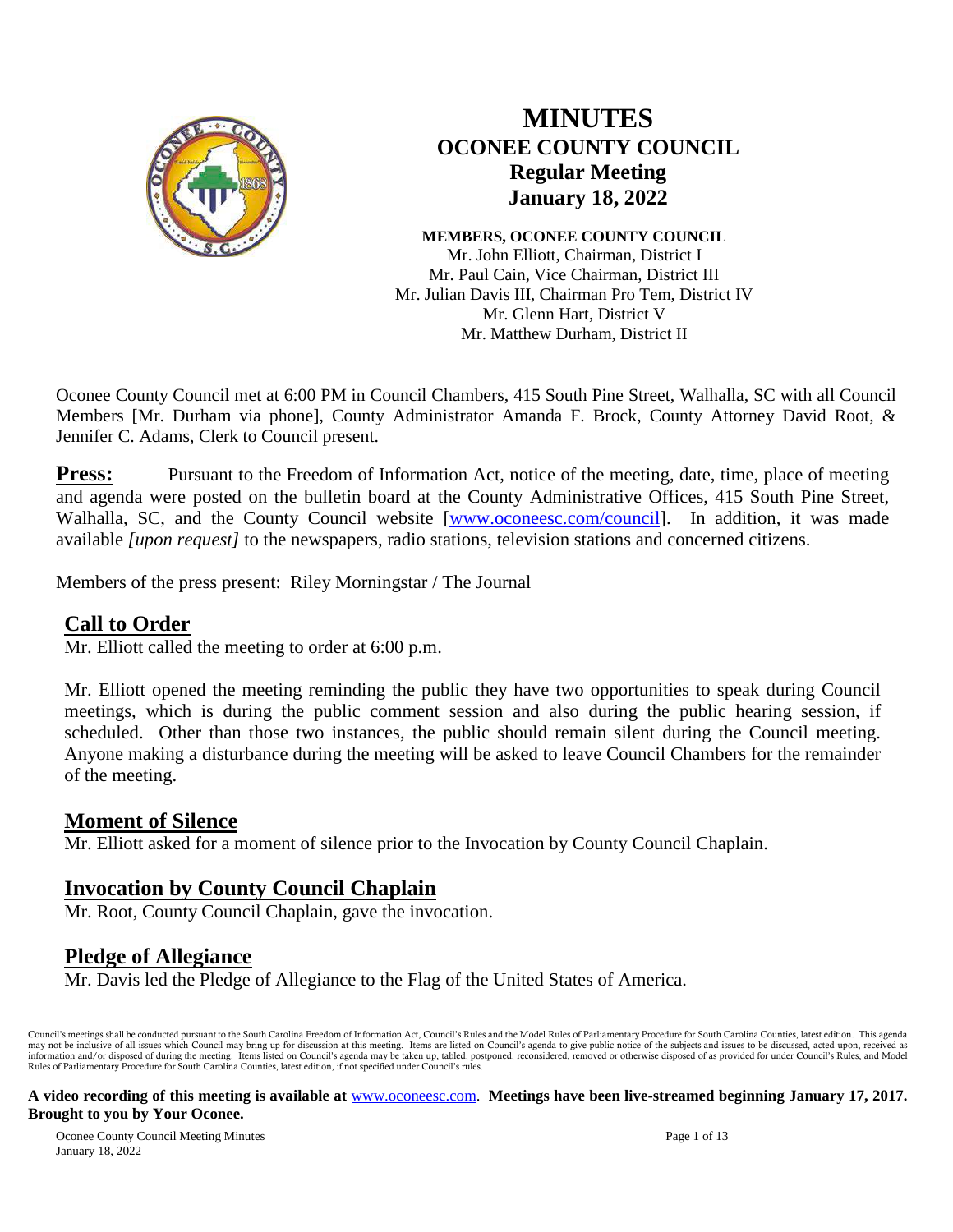#### **Approval of Minutes**

Mr. Cain made a motion, seconded by Mr. Davis, approved  $5 - 0$ , to approve the January 4, 2022 regular minutes as presented

#### **Attorney's Comments**

Mr. Root addressed Council asking for a motion to amend the agenda to add an Executive Session item to receive legal advice and discuss Opioid Litigation and potential, partial resolution.

Mr. Davis made a motion, seconded by Mr. Cain, approved  $5 - 0$ , to add Executive Session item to receive legal advice and discuss Opioid Litigation and potential, partial resolution.

Mr. Root also addressed Council and citizens with clarifying information regarding the District Maps that were provided in the backup material and as a handout at the meeting.

#### **Administrator's Comments**

Ms. Brock addressed Council and extended her thanks to all County employees that responded to help during the snow event within the County.

#### **Proclamations**

None scheduled for this meeting.

#### **Public Comment Session**

*If you are not able to attend in person and you have a comment, you may submit it by contacting our Clerk to Council, Jennifer C. Adams at jennifercadams@oconeesc.com or 864-718-1023, so that she may receive your comment and read it into the record.* 

Mr. Elliott opened the floor for Public Comment.

Noting that no citizens signed up to address Council, Mr. Elliott opened the floor for any citizen wishing to address Council. No citizen addressed Council.

Mr. Elliott closed the Public Comment Session.

#### **Council Members Comments**

Mr. Elliott extended his thanks to the Oconee County employees that came in to help with the snow event within the County. Mr. Elliott also publically thanked Blue Ridge Electric and Duke Power for all their hard work restoring power to the citizens of Oconee County.

Mr. Durham offered his regrets that he could not attend the meeting in person due to battling sickness. Mr. Durham also echoed Mr. Elliott's thanks to county employees and the power companies for their help with the snow event.

# **Third Reading of the Following Ordinances**

Council's meetings shall be conducted pursuant to the South Carolina Freedom of Information Act, Council's Rules and the Model Rules of Parliamentary Procedure for South Carolina Counties, latest edition. This agenda may not be inclusive of all issues which Council may bring up for discussion at this meeting. Items are listed on Council's agenda to give public notice of the subjects and issues to be discussed, acted upon, received as<br>i Rules of Parliamentary Procedure for South Carolina Counties, latest edition, if not specified under Council's rules.

#### **A video recording of this meeting is available at** [www.oconeesc.com.](http://www.oconeesc.com/) **Meetings have been live-streamed beginning January 17, 2017. Brought to you by Your Oconee.**

Oconee County Council Meeting Minutes Page 2 of 13 January 18, 2022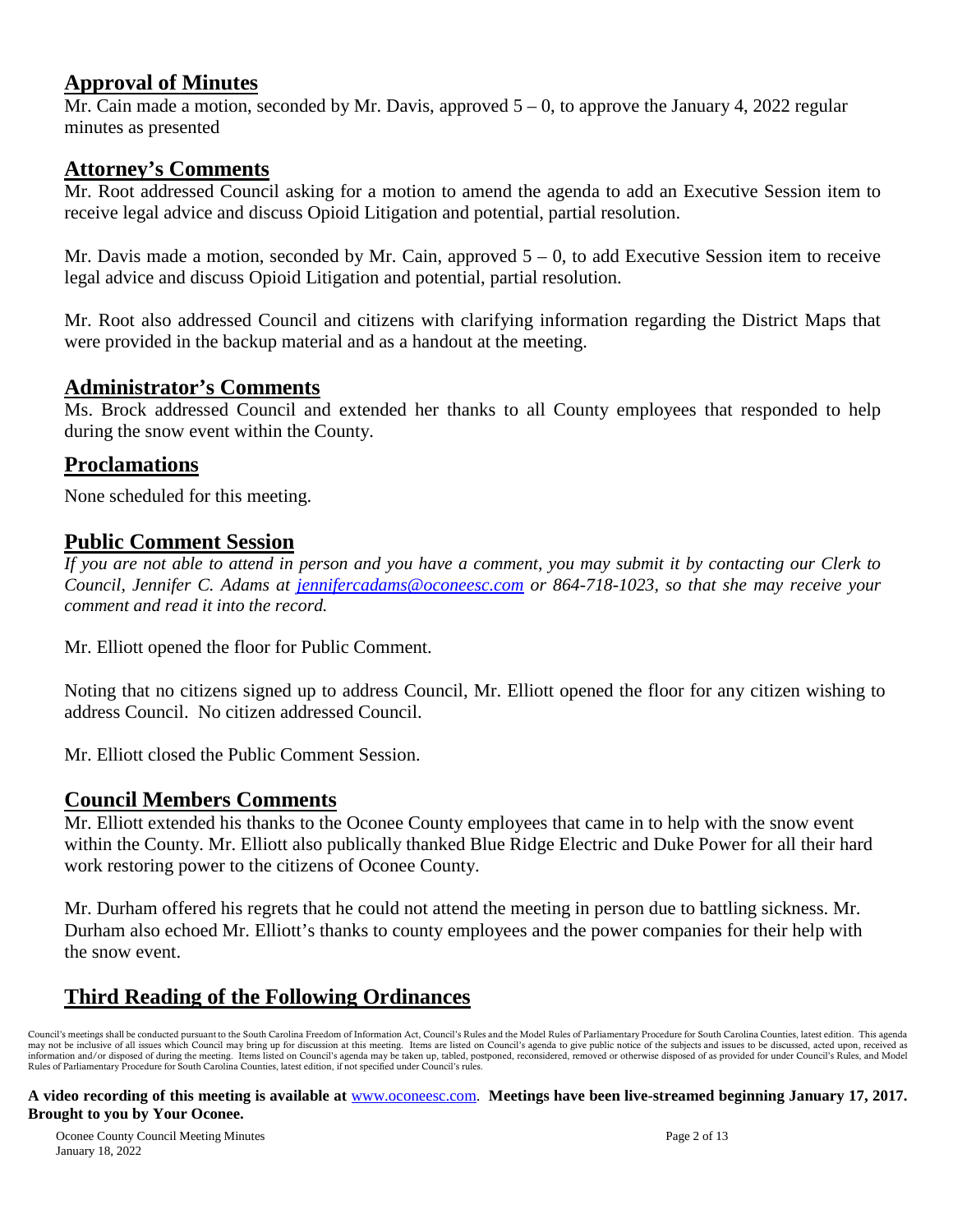None scheduled for this meeting.

#### **Second Reading of the Following Ordinances**

None scheduled for this meeting.

#### **First Reading of the Following Ordinances**

**ORDINANCE 2022-04** AN ORDINANCE TO AMEND ORDINANCE 2021-01, THE BUDGET FOR OCONEE COUNTY, WHICH PROVIDES FOR THE LEVY OF TAXES FOR ORDINARY COUNTY PURPOSES, FOR THE TRI-COUNTY TECHNICAL COLLEGE SPECIAL REVENUE FUND, FOR THE EMERGENCY SERVICES PROTECTION SPECIAL REVENUE FUND, FOR THE ROAD MAINTENANCE SPECIAL REVENUE FUND, FOR THE BRIDGE AND CULVERT CAPITAL PROJECT FUND, FOR THE ECONOMIC DEVELOPMENT CAPITAL PROJECT FUND, FOR THE PARKS, RECREATION, AND TOURISM CAPITAL PROJECTS FUND, FOR THE DEBT SERVICE FUND, FOR THE VICTIM SERVICES SPECIAL REVENUE FUNDS, FOR THE CAPITAL VEHICLE / EQUIPMENT FUND, ALL IN OCONEE COUNTY FOR THE FISCAL YEAR BEGINNING JULY 1, 2021 AND ENDING JUNE 30, 2022.

Mr. Cain made a motion, seconded by Mr. Davis to approve **Ordinance 2022-04** on first reading.

Mr. Elliott commented on the two big ticket items (Airport and Rock Quarry) within this Ordinance, giving clarification as to why their budgets needed amending.

Ms. Brock offered additional information regarding "wear parts" related to the Rock Quarry machinery.

Ms. Brock also noted that due to changes in the cremation permitting process, the Corners office has been included in this Ordinance.

Motion approved  $5 - 0$ .

## **Public Comment Session regarding Redistricting 2020**

*[Limited to a total of forty (40) minutes, four (4) minutes per person]*

*If you are not able to attend in person and you have a comment, you may submit it by emailing [jennifercadams@oconeesc.com](mailto:jennifercadams@oconeesc.com) or calling 864-718-1023, so that your comment may be read it into the record.*

Ms. Janie Shipley addressed Council on behalf of the League of Women Voters. She noted that they cosponsored, along with the local Oconee branch of the NAACP, a virtual community forum to discuss redistricting. Ms. Shipley presented a few of the concerns of the League of Women Voters relating to fair representation of minorities with the redistricting process, precinct boundaries, ballot confusion, and potential errors with the voting process. Ms. Shipley stated that the overriding concern of the League of Women Voters is that the best interest of the voters are represented in the new redistricting maps.

Council's meetings shall be conducted pursuant to the South Carolina Freedom of Information Act, Council's Rules and the Model Rules of Parliamentary Procedure for South Carolina Counties, latest edition. This agenda may not be inclusive of all issues which Council may bring up for discussion at this meeting. Items are listed on Council's agenda to give public notice of the subjects and issues to be discussed, acted upon, received as<br>i Rules of Parliamentary Procedure for South Carolina Counties, latest edition, if not specified under Council's rules.

**A video recording of this meeting is available at** [www.oconeesc.com.](http://www.oconeesc.com/) **Meetings have been live-streamed beginning January 17, 2017. Brought to you by Your Oconee.**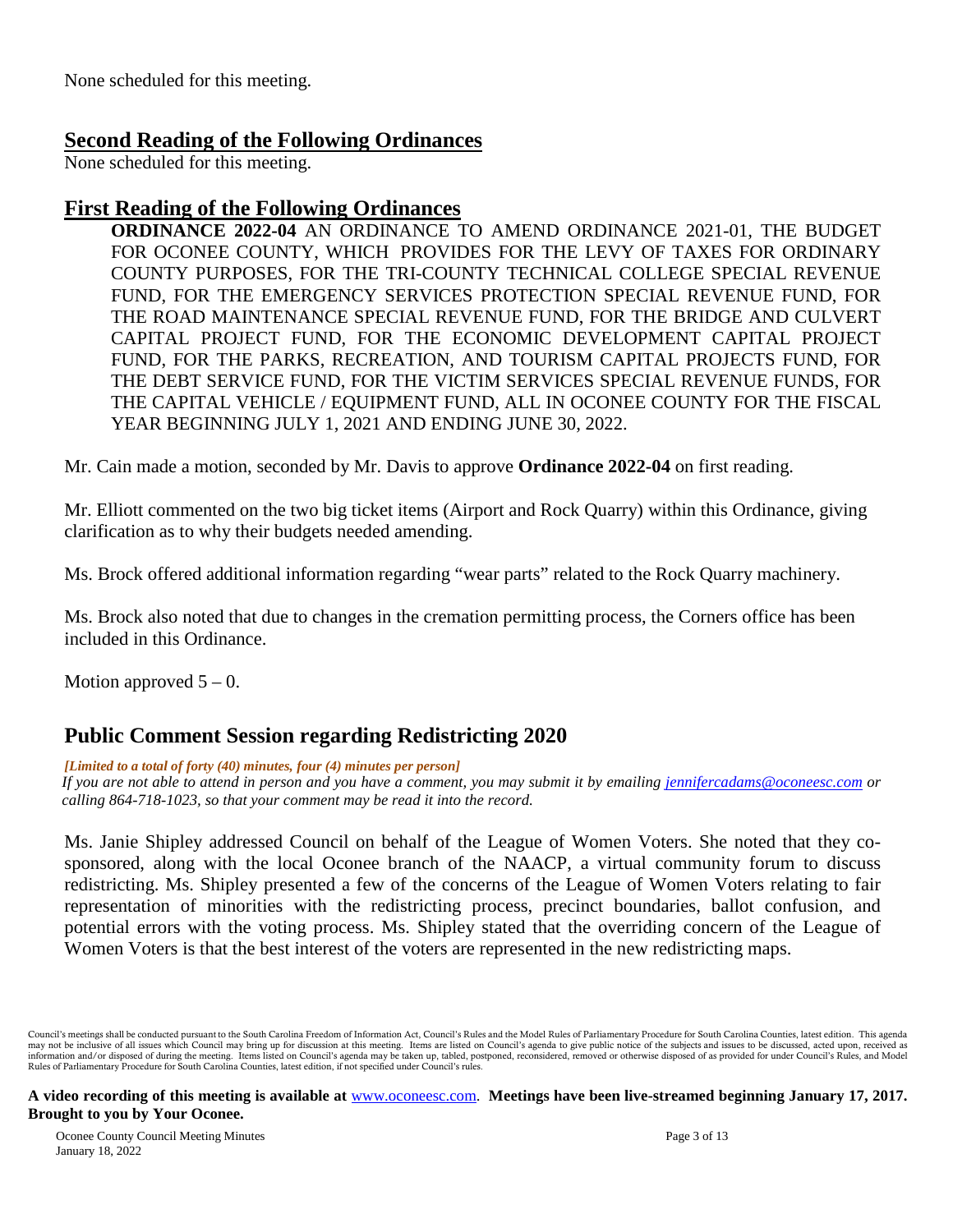#### **ORDINANCE 2022-05** AN ORDINANCE TO ADOPT A REDISTRICTING PLAN FOR OCONEE COUNTY, SOUTH CAROLINA; AND OTHER MATTERS RELATED THERETO.

Mr. Cain made a motion, seconded by Mr. Hart, to approve **Ordinance 2022-05**.

Mr. Elliott opened discussion.

Mr. Elliott made a motion, seconded by Mr. Cain, to amend **Ordinance 2022-05** by incorporating **Map B**, that relates to the movement of citizens from District 1 to District 2.

Lengthy discussion followed between Council members, including County Attorney Mr. Root, regarding redistricting.

Mr. Elliott withdrew his motion to amend **Ordinance 2022-05** by incorporating **Map B**.

Mr. Durham made a motion, seconded by Mr. Elliott, approved 5 – 0, to amend **Ordinance 2022-05** by incorporating **Map C**.

Mr. Davis spoke to the redistricting of citizens from District 5 to District 4.

Mr. Davis made a motion, seconded by Mr. Cain, approved 5 – 0, to amend **Ordinance 2022-05** by incorporating **Map I**.

Motion to approve amended **Ordinance 2022-05** with the incorporation of **Map C** and **Map I** approved  $5 - 0.$ 

Mr. Root inquired if Council still wanted the constituents that would be affected by the redistricting to be notified by mail, and this was agreed upon by Council to do so.

**ORDINANCE 2022-06** AN ORDINANCE APPROVING "THE FIRST AMENDMENT TO THE DECLARATION OF COVENANTS, CONDITIONS, RESTRICTIONS, AND EASEMENTS FOR THE OCONEE INDUSTRY AND TECHNOLOGY PARK F/K/A THE ECHO HILLS BUSINESS AND INDUSTRIAL PARK" ("FIRST AMENDMENT TO THE DECLARATION"); APPROVING AND AUTHORIZING THE EXECUTION AND RECORDATION OF THE FIRST AMENDMENT TO THE DECLARATION; AND OTHER MATTERS RELATED THERETO.

Mr. Cain made a motion, seconded by Mr. Davis, approved  $5 - 0$ , to approve Ordinance 2022-06 on first reading.

#### **A video recording of this meeting is available at** [www.oconeesc.com.](http://www.oconeesc.com/) **Meetings have been live-streamed beginning January 17, 2017. Brought to you by Your Oconee.**

Oconee County Council Meeting Minutes Page 4 of 13 January 18, 2022

Council's meetings shall be conducted pursuant to the South Carolina Freedom of Information Act, Council's Rules and the Model Rules of Parliamentary Procedure for South Carolina Counties, latest edition. This agenda may not be inclusive of all issues which Council may bring up for discussion at this meeting. Items are listed on Council's agenda to give public notice of the subjects and issues to be discussed, acted upon, received as<br>i Rules of Parliamentary Procedure for South Carolina Counties, latest edition, if not specified under Council's rules.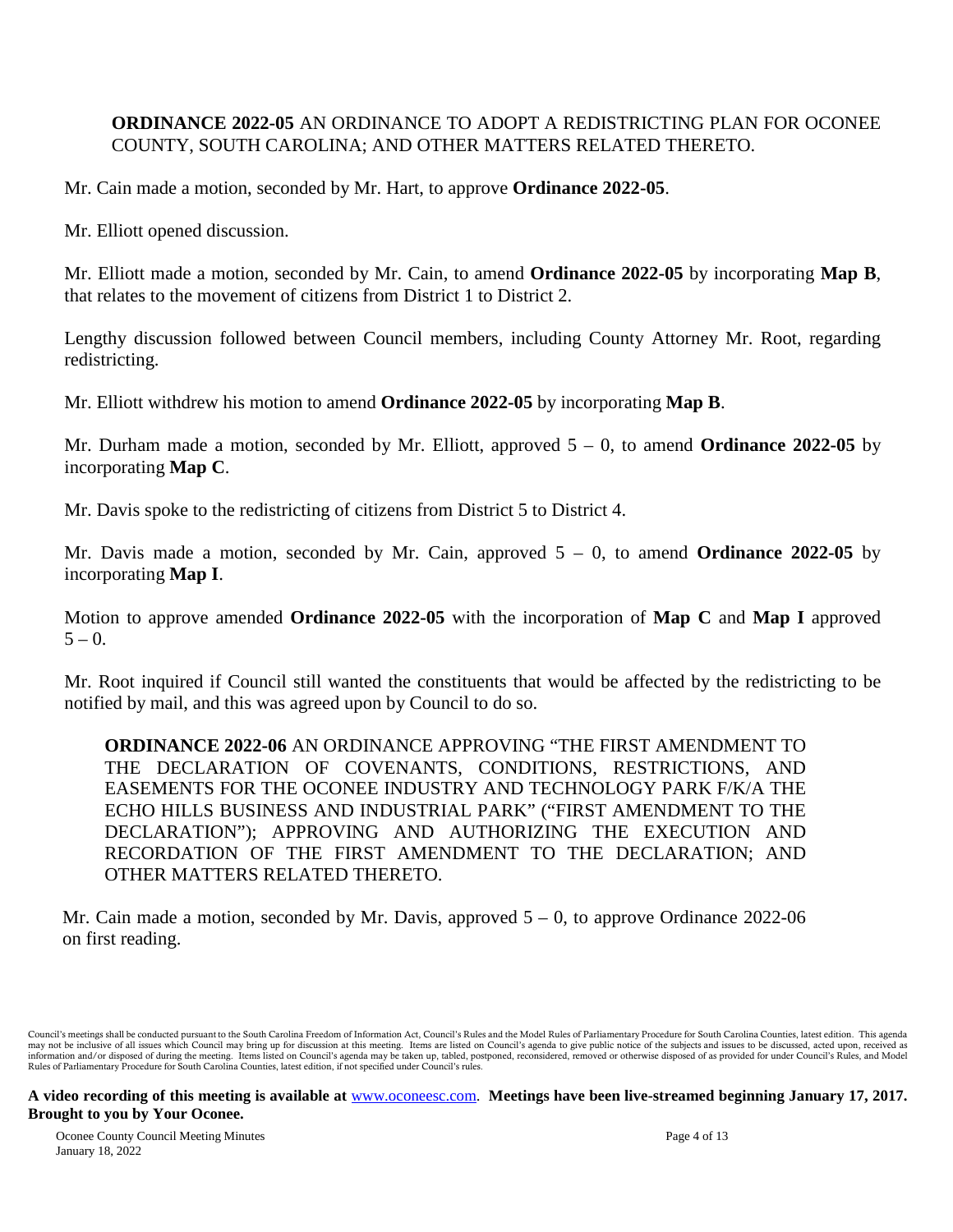#### **First & Final Reading for the Following Resolutions**

None scheduled for this meeting.

## **Discussion Regarding Action Items**

# **Council consideration and approval of funding allocation to the OJRSA Fair Play Area Sewer Basin Plan.**

Ms. Brock presented information regarding the Sewer Basin Plan to Council.

Mr. Cain made a motion, seconded by Mr. Hart, to approve funding allocation to the OJRSA Fair Play Area Sewer Basin Plan.

Mr. Cain notes that the number one job of Council is to plan for County growth now and in the future.

Ms. Brock offers further information to Mr. Hart concerning the Sewer Basin Study.

Mr. Davis notes that he is in favor of the Basin Study and offers further comments on the Sewer South Project.

Motion approved  $5 - 0$ .

# **Council consideration and approval of converting a former Life After Lockup participant to a full time position as Lead Quarry Plant Mechanic at the Oconee County Rock Quarry.**

Ms. Brock offered Council some background information related to the Life After Lockup Position that Council approved in October of 2018.

Ms. Brock further noted that the current participant in the Life After Lockup Position at the Rock Quarry has completed the Life After Lockup Program. This request is asking for the position to be converted to a fulltime, Oconee County position with the Rock Quarry, with a salary no greater than \$39,826.00.

Mr. Davis made a motion, seconded my Mr. Cain, approved  $5 - 0$ , for the approval of converting a former Life After Lockup participant to a full time position as Lead Quarry Plant Mechanic at the Oconee County Rock Quarry.

Ms. Brock noted that this is the County's third permanent employee through the Life After Lockup Program.

Mr. Davis offered his thanks to the Rock Quarry for the training and mentoring of the participant in the program.

Council's meetings shall be conducted pursuant to the South Carolina Freedom of Information Act, Council's Rules and the Model Rules of Parliamentary Procedure for South Carolina Counties, latest edition. This agenda may not be inclusive of all issues which Council may bring up for discussion at this meeting. Items are listed on Council's agenda to give public notice of the subjects and issues to be discussed, acted upon, received as<br>i Rules of Parliamentary Procedure for South Carolina Counties, latest edition, if not specified under Council's rules.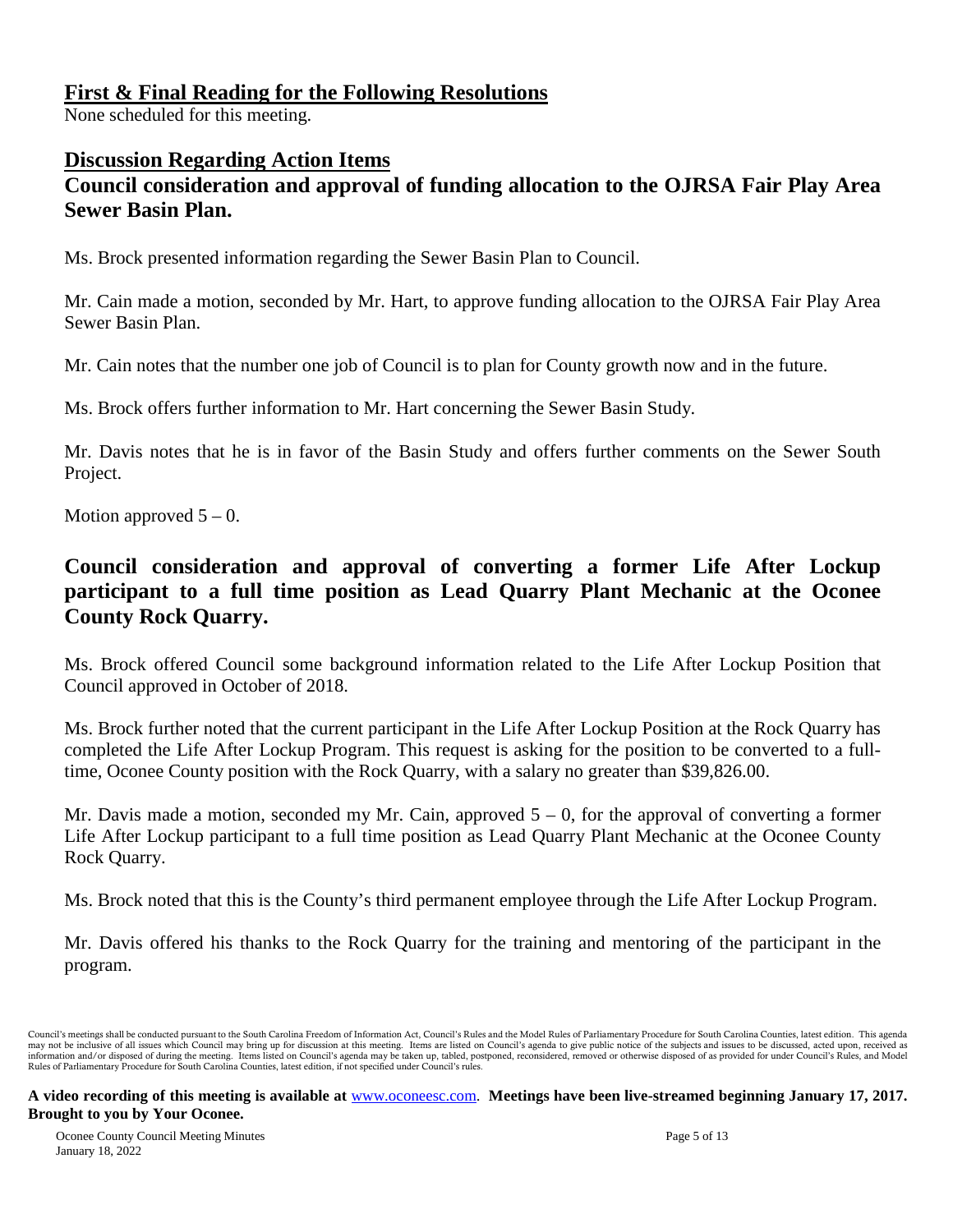#### **Title: Five (5) Dodge Durango PPV's Department: Sheriff's Office Amount: \$158,404.00**

The Fiscal year 2021-2022 Capital Replacement plan includes five (5) Dodge Durango Police Pursuit Vehicles for the Sheriff's Office.

The new vehicles will replace high-mileage vehicles or vehicles that have been involved in accidents and deemed a total loss. The high-mileage vehicles being replaced will be sold as surplus or replace older vehicles used in other County departments. Vehicle Maintenance and the Sheriff's department are still working on the actual vehicles that will be removed from service. The majority of the vehicles that will be replaced will be older 2001-2011 Crown Victoria's. The Fleet Maintenance Director also approves this purchase.

Santee Automotive, LLC of Manning, SC was awarded SC State Contract # 4400027153 for Dodge Durango PPV SUV's.

SC State Contract Delivery Days After Receipt of Order states 150 days; however, due to market volatility and production delays this is not guaranteed.

According to the November newsletter produced by the State Fiscal Accountability Authority/SC State Contract, the ordering windows from the manufactures are closing with little to no warning.

#### *It is the staff's recommendation that Council approve the purchase of five (5) Dodge Durango Police Pursuit SUV's to Santee Automotive, LLC of Manning, SC, in the amount of \$158,404.00 per State Contract # 4400027153*.

Mr. Cain made a motion, seconded by Mr. Hart, to approve the purchase of five (5) Dodge Durango Police Pursuit SUV's to Santee Automotive, LLC of Manning, SC, in the amount of \$158,404.00 per State Contract # 4400027153.

Mr. Brock clarified to Council that the AIS for the vehicle up-fitting kits for all requested vehicles is included on page 6 of the agenda.

Motion approved  $5 - 0$ .

#### **Title: Seven (7) Ford F-150 Responders Department: Sheriff's Office Amount: \$261,354.00**

The Fiscal year 2021-2022 Capital Replacement plan includes seven (7) Ford F-150 Responder Vehicles for the Sheriff's Office.

The new vehicles will replace high-mileage vehicles or vehicles that have been involved in accidents and deemed a total loss. The high-mileage vehicles being replaced will be sold as surplus or replace older vehicles used in other County departments. Vehicle Maintenance and the Sheriff's department are still working on the actual vehicles that will be removed from service. The majority of the vehicles that will be replaced will be older 2001-2011 Crown Victoria's. The Fleet Maintenance Director also approves this purchase.

Vic Bailey Ford of Spartanburg, SC was awarded SC State Contract # 4400027151 for Ford F-150 Responders.

SC State Contract Delivery Days After Receipt of Order states 240 day; however, due to market volatility and production delays this is not guaranteed. According to the November newsletter produced by the State Fiscal Accountability Authority/SC State Contract, the ordering windows from the manufactures are closing with little to no warning.

Council's meetings shall be conducted pursuant to the South Carolina Freedom of Information Act, Council's Rules and the Model Rules of Parliamentary Procedure for South Carolina Counties, latest edition. This agenda may not be inclusive of all issues which Council may bring up for discussion at this meeting. Items are listed on Council's agenda to give public notice of the subjects and issues to be discussed, acted upon, received as<br>i Rules of Parliamentary Procedure for South Carolina Counties, latest edition, if not specified under Council's rules.

#### **A video recording of this meeting is available at** [www.oconeesc.com.](http://www.oconeesc.com/) **Meetings have been live-streamed beginning January 17, 2017. Brought to you by Your Oconee.**

Oconee County Council Meeting Minutes Page 6 of 13 January 18, 2022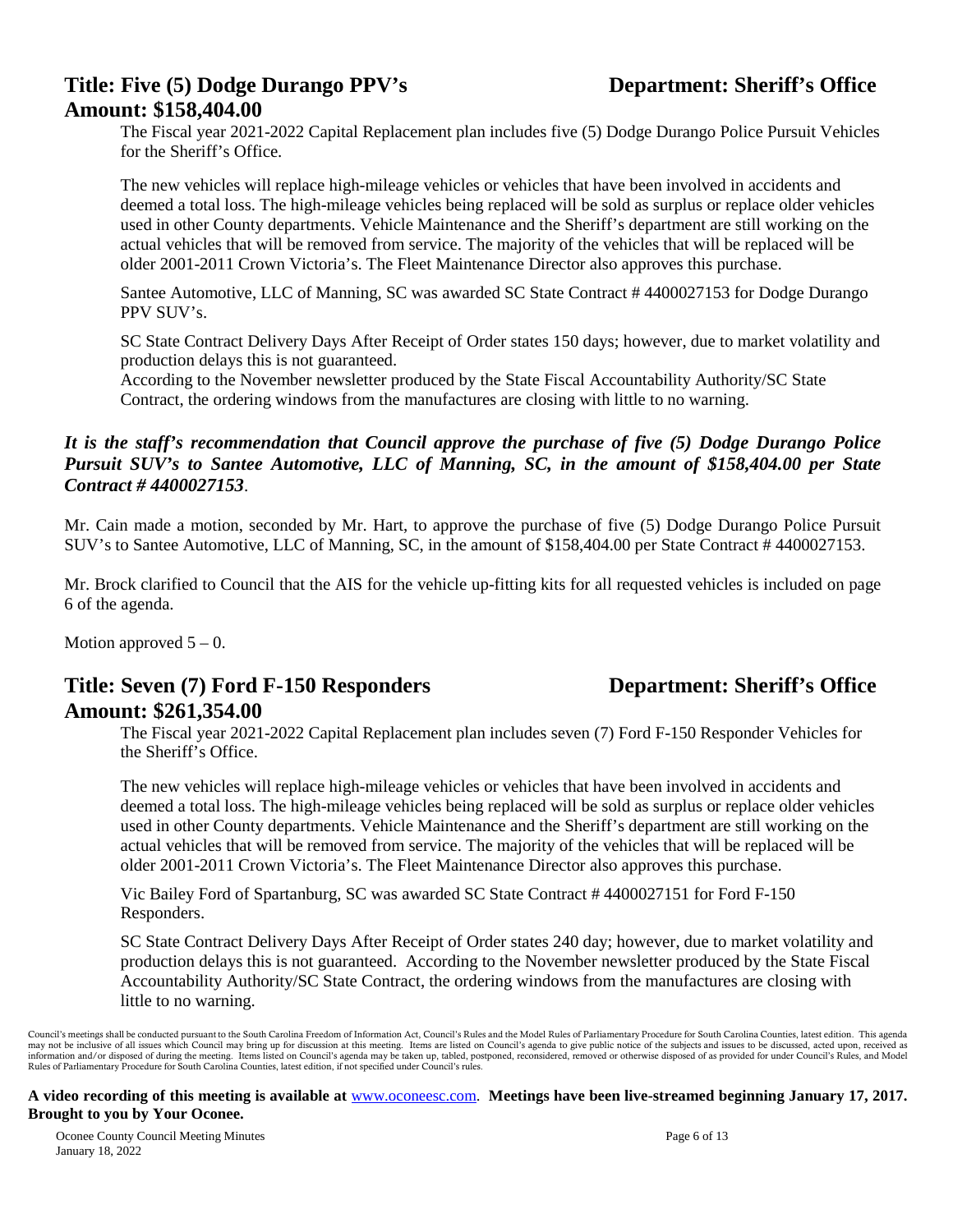#### *It is the staff's recommendation that Council approve the purchase of seven (7) Ford F-150 Responders to Vic Bailey Ford of Spartanburg, SC, in the amount of \$261,354.00 per State Contract # 4400027151.*

Mr. Cain made a motion, seconded by Mr. Hart, approved  $5 - 0$ , to approve the purchase of seven (7) Ford F-150 Responders to Vic Bailey Ford of Spartanburg, SC, in the amount of \$261,354.00 per State Contract # 4400027151.

# Title: 2022 Ford F-250 with Flat Bed Department: PRT **Amount: \$47,618.00**

This purchase is for a 2022 Ford F-250 pickup truck with a flatbed for PRT. This vehicle will be used in the daily operations of the PRT Department. This truck will be replacing a 1999 Ford F-250 (SC2) that has 228,300 miles. The truck will be will be assigned to another department or sold as surplus via public auction or GovDeals. The Fleet Maintenance Director also approves this purchase.

SC State Contract Delivery Days After Receipt of Order states 240 days; however, due to the market volatility and production delays, this is not guaranteed.

According to the November newsletter produced by the State Fiscal Accountability Authority/SC State Contract, the ordering windows from the manufactures are closing with little to no warning.

#### *It is the staff's recommendation that Council approve the purchase of a Ford F-250 with a flat to Vic Bailey Ford, Inc. of Spartanburg, SC, in the amount of \$47,618.00, per State Contract.*

Mr. Cain made a motion, seconded by Mr. Hart, approved  $5 - 0$ , to approve the purchase of a Ford F-250 with a flatbed to Vic Bailey Ford, Inc. of Spartanburg, SC, in the amount of \$47,618.00, per State Contract.

# **Title: Mini Hydraulic Excavator Department: Roads & Bridges Amount: \$150,000.00**

This purchase is for a 2022 CAT 309 Mini Hydraulic Excavator for Roads and Bridges. This equipment will be used by the department's new crew to maintain roadway storm drain, install new culverts, and other projects thought the County. This excavator will be replacing a 1997 Case 580 Super I (08317) that has 7,000 hours. The current equipment will be assigned to another department or sold as surplus via public auction or GovDeals. The Fleet Maintenance Director also approves this purchase.

SC State Contract Delivery Days After Receipt of Order states 90 days; however, due to market volatility and production delays this is not guaranteed.

#### *It is the staff's recommendation that Council approve the purchase of a 2022 CAT 309 mini hydraulic excavator to Blanchard CAT of Greenville, SC, in the amount of \$150,000.00, per State Contract number 4400018718.*

Mr. Cain made a motion, seconded by Mr. Hart, to approve the purchase of a 2022 CAT 309 mini hydraulic excavator to Blanchard CAT of Greenville, SC, in the amount of \$150,000.00, per State Contract number 4400018718.

#### **A video recording of this meeting is available at** [www.oconeesc.com.](http://www.oconeesc.com/) **Meetings have been live-streamed beginning January 17, 2017. Brought to you by Your Oconee.**

Oconee County Council Meeting Minutes Page 7 of 13 January 18, 2022



Council's meetings shall be conducted pursuant to the South Carolina Freedom of Information Act, Council's Rules and the Model Rules of Parliamentary Procedure for South Carolina Counties, latest edition. This agenda may not be inclusive of all issues which Council may bring up for discussion at this meeting. Items are listed on Council's agenda to give public notice of the subjects and issues to be discussed, acted upon, received as<br>i Rules of Parliamentary Procedure for South Carolina Counties, latest edition, if not specified under Council's rules.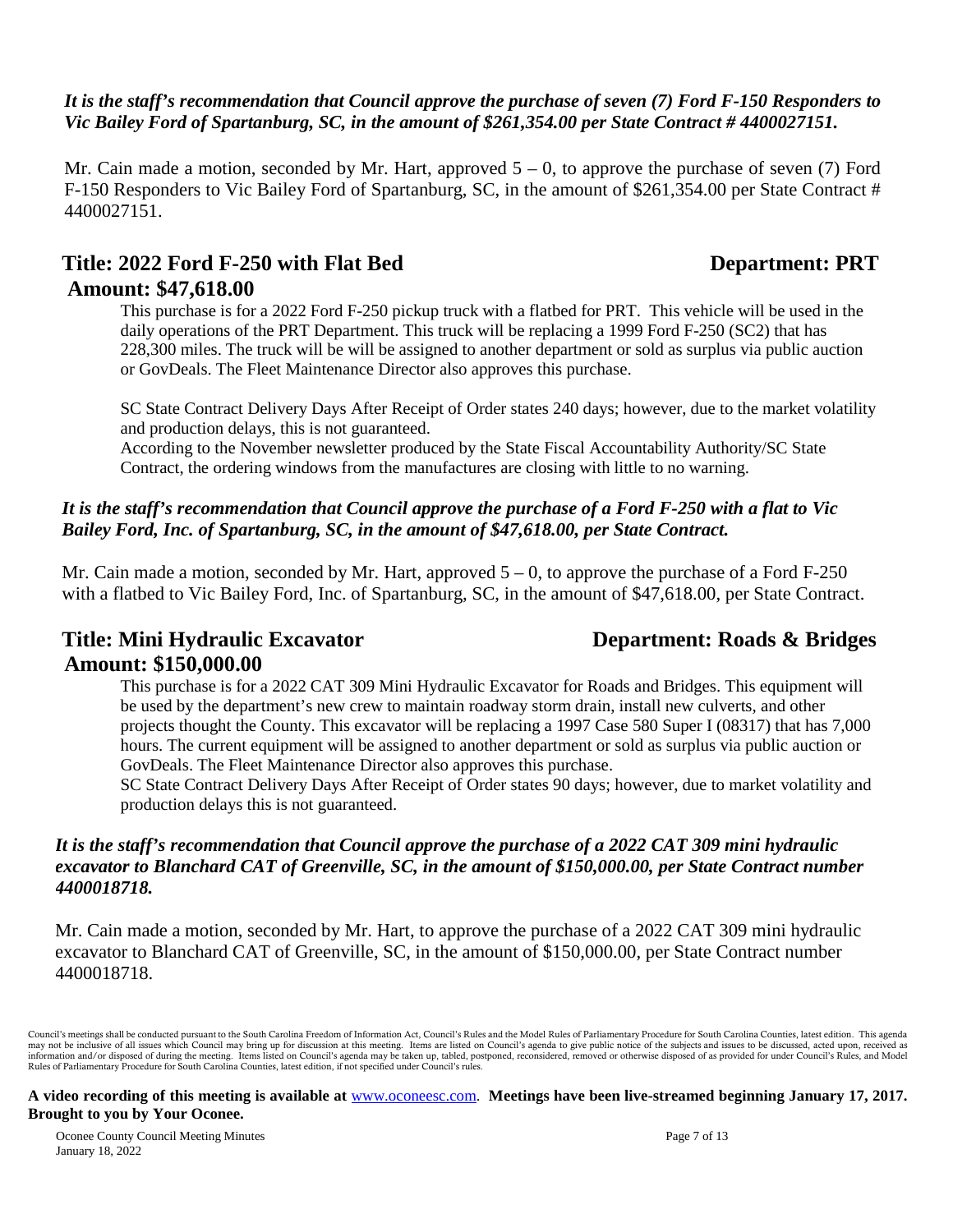Mr. Hart provided additional comments that this seems to be a deal on this piece of equipment.

Motion approved  $5 - 0$ .

# **Title: 2022 Ford F-450 with Flat Bed Body Department: Roads Amount: \$60,217.00**

This purchase is for a 2022 Ford F-450 pickup truck with Knapheide flatbed body for Roads. This vehicle will be used by the sign shop to install, replace, and maintain roadway signs on a daily basis. This truck will be replacing a 1994 Chevrolet 3500 (6300) with 123,572 miles. This truck will be assigned to another department or sold as surplus via public auction or GovDeals. The Fleet Maintenance Director also approves this purchase.

SC State Contract Delivery Days After Receipt of Order states 180 days; however, due to the market volatility and production delays, this is not guaranteed. According to the November newsletter produced by the State Fiscal Accountability Authority/SC State Contract, the ordering windows from the manufactures are closing with little to no warning.

#### *It is the staff's recommendation that Council approve the purchase of a Ford F-550 with utility bed to Herlong Ford, Inc. of Edgefield, SC, in the amount of \$60,217.00, per State Contract.*

Mr. Cain made a motion, seconded by Mr. Hart, to approve the purchase of a Ford F-550 with utility bed to Herlong Ford, Inc. of Edgefield, SC, in the amount of \$60,217.00, per State Contract.

Mr. Hart pointed out that in the staff recommendation portion of the AIS, F-550 should be corrected to F-450.

Motion approved 5 – 0, to approve the purchase of a Ford F-450 with utility bed to Herlong Ford, Inc. of Edgefield, SC, in the amount of \$60,217.00, per State Contract.

## **Title: 2022 Ford F-550 with Utility Body Department: Emergency Services Amount: \$72,989.00**

This purchase is for a 2022 Ford F-550 cab and chassis truck with a utility body for Emergency Services. This vehicle will be for the new squad that will service the increase call volume in the Corinth Shiloh area. The Fleet Maintenance Director also approves this purchase.

SC State Contract Delivery Days After Receipt of Order states 180 days; however due to market volatility and production delays, this is not guaranteed.

According to the November newsletter produced by the State Fiscal Accountability Authority/SC State Contract, the ordering windows from the manufactures are closing with little to no warning.

#### *It is the staff's recommendation that Council approve the purchase of a Ford F-550 with utility bed to Herlong Ford, Inc. of Edgefield, SC, in the amount of \$72,989.00, per State Contract.*

Mr. Cain made a motion, seconded by Mr. Hart, approved  $5 - 0$ , to approve the purchase of a Ford F-550 with utility bed to Herlong Ford, Inc. of Edgefield, SC, in the amount of \$72,989.00, per State Contract.

Council's meetings shall be conducted pursuant to the South Carolina Freedom of Information Act, Council's Rules and the Model Rules of Parliamentary Procedure for South Carolina Counties, latest edition. This agenda may not be inclusive of all issues which Council may bring up for discussion at this meeting. Items are listed on Council's agenda to give public notice of the subjects and issues to be discussed, acted upon, received as<br>i Rules of Parliamentary Procedure for South Carolina Counties, latest edition, if not specified under Council's rules.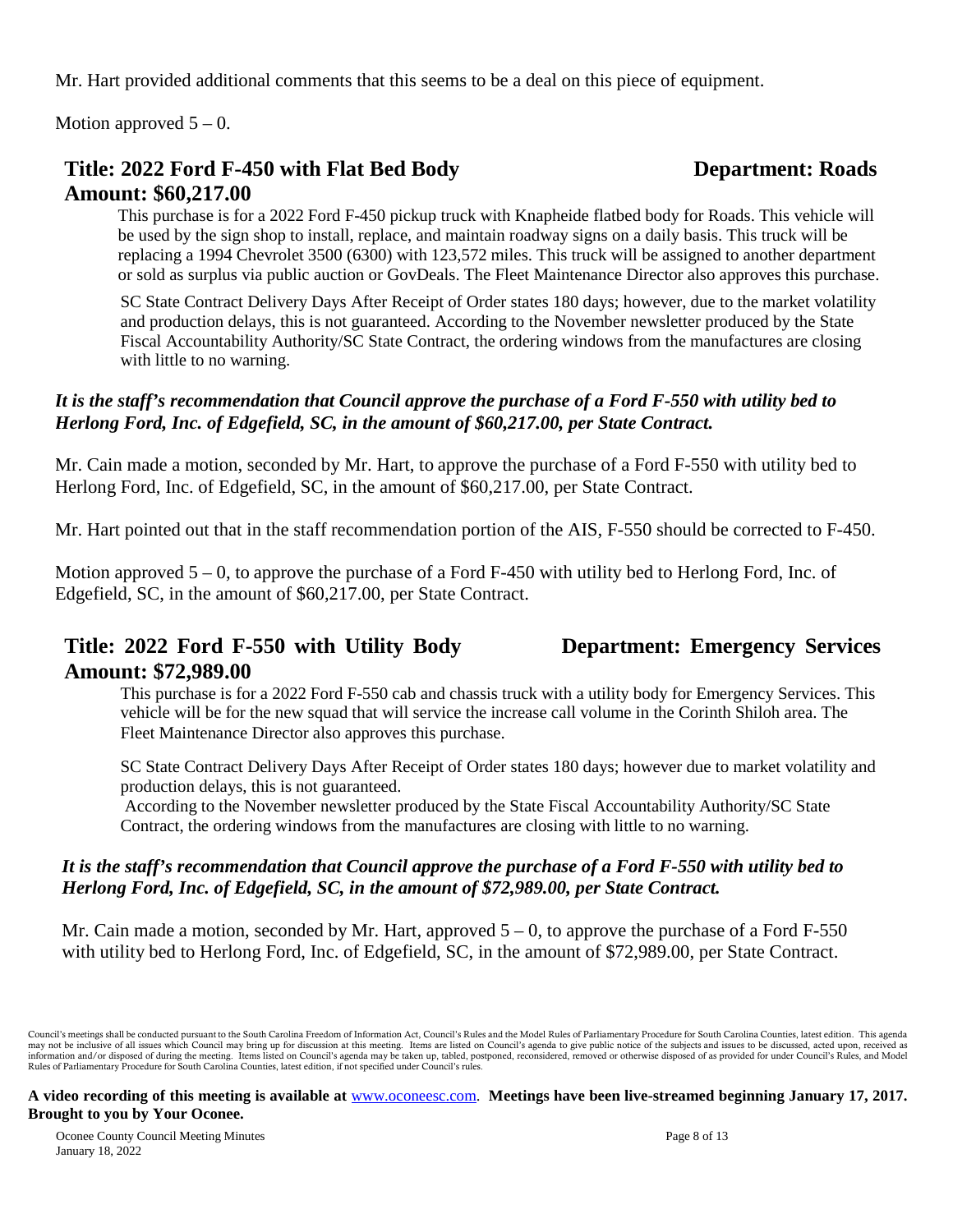#### **Title: One (1) 2022 Ford F-250 Department: Emergency Services**

# **Amount: \$41,131.00**

This purchase is for a 2022 Ford F-250 pickup truck for Emergency Services. The vehicle will be used by the Battalion for emergency response and by the Logistics Officer for the movement of supplies, equipment, boats, and trailers around the County as needed.

This truck will be replacing a 2008 Ford F-250 (Fire 10/Surplus 26) that had motor issues and 270,473 miles. The vehicle was sold via GovDeals. The Fleet Maintenance Director also approves this purchase.

SC State Contract Delivery Days After Receipt of Order states 240 days; however, due to market volatility and production delays this is not guaranteed. According to the November newsletter produced by the State Fiscal Accountability Authority/SC State Contract, the ordering windows from the manufactures are closing with little to no warning.

#### *It is the staff's recommendation that Council approve the purchase of the Ford F-250 to Vic Bailey Ford, Inc. of Spartanburg, SC, in the amount of \$41,131.00, per State Contract.*

Mr. Cain made a motion, seconded by Mr. Hart, approved  $5 - 0$ , to approve the purchase of the Ford F-250 to Vic Bailey Ford, Inc. of Spartanburg, SC, in the amount of \$41,131.00, per State Contract.

#### **Title: (2) 2022 Ford F-250's with Utility Bodies Department: Vehicle Maintenance Amount: \$88,400.00**

This purchase is for two (2) 2022 Ford F-250's pickup trucks with Knapheide utility bodies for Vehicle Maintenance. These vehicles will be used in the daily operations of the Vehicle Maintenance Department. These trucks will be replacing a 2001 Ford F-250 (102.14) that has 131,843 miles and multiple issues and a 1995 Ford F47 Super Duty (105.02) that has 108,400 miles. These trucks will be will be assigned to another department or sold as surplus via public auction or GovDeals. The Fleet Maintenance Director also approves this purchase.

SC State Contract Delivery Days After Receipt of Order states 240 days; however, due to the market volatility and production delays, this is not guaranteed. According to the November newsletter produced by the State Fiscal Accountability Authority/SC State Contract, the ordering windows from the manufactures are closing with little to no warning.

#### *It is the staff's recommendation that Council approve the purchase of two (2) Ford F-250's with utility bodies to Vic Bailey Ford, Inc. of Spartanburg, SC, in the amount of \$88,400.00, per State Contract.*

Mr. Cain made a motion, seconded by Mr. Hart, approved  $5 - 0$ , to approve the purchase of two (2) Ford F-250's with utility bodies to Vic Bailey Ford, Inc. of Spartanburg, SC, in the amount of \$88,400.00, per State Contract.

Council's meetings shall be conducted pursuant to the South Carolina Freedom of Information Act, Council's Rules and the Model Rules of Parliamentary Procedure for South Carolina Counties, latest edition. This agenda may not be inclusive of all issues which Council may bring up for discussion at this meeting. Items are listed on Council's agenda to give public notice of the subjects and issues to be discussed, acted upon, received as<br>i Rules of Parliamentary Procedure for South Carolina Counties, latest edition, if not specified under Council's rules.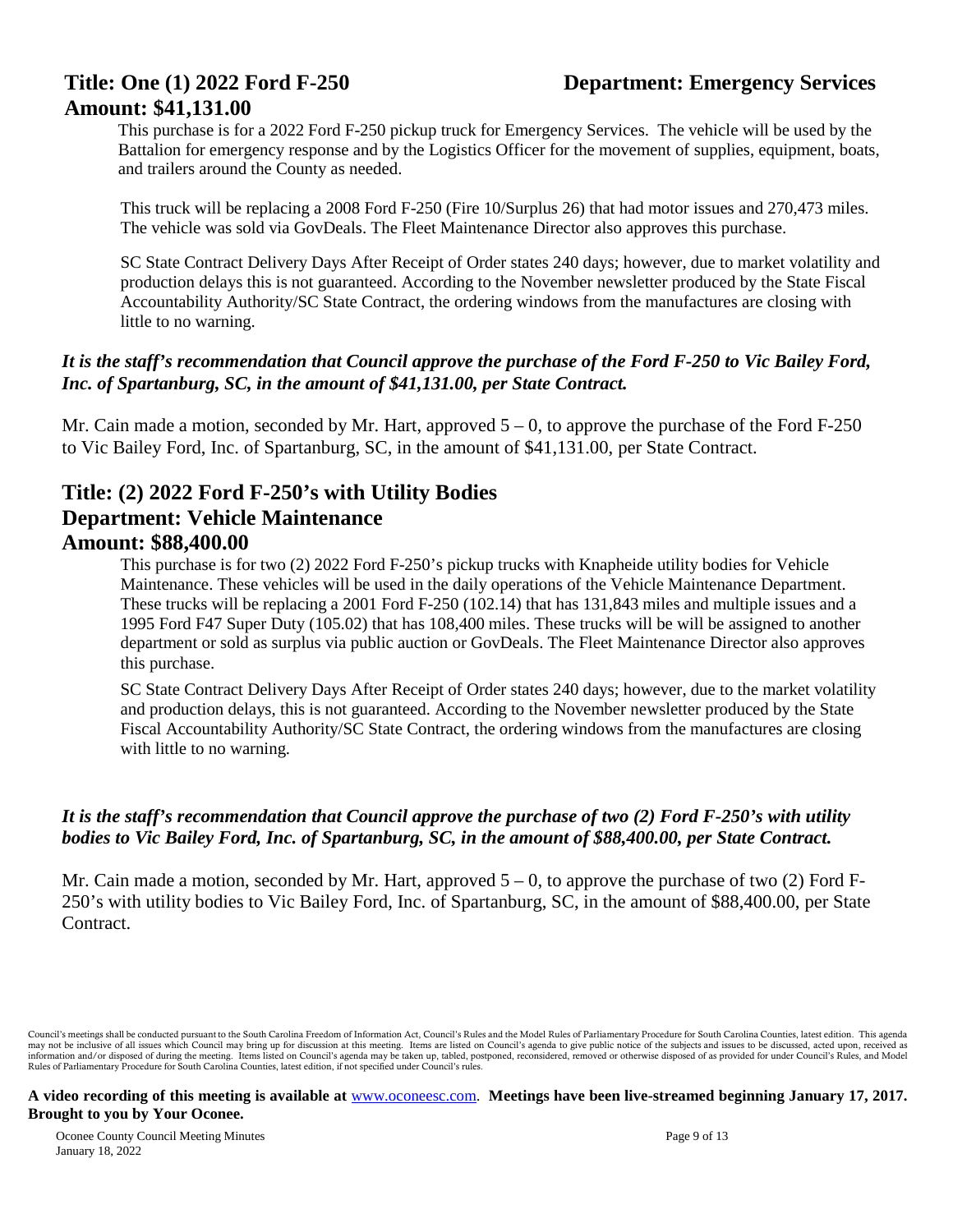# **Title: 2022 Ford F-250 Department: Coroner Amount: \$39,703.00**

This purchase is for a 2022 Ford F-250 pickup truck for the Coroner's Office. The vehicle will be used in the daily operations of the department. This truck will be replacing a 2008 Ford F-250 (102.49) that has 240,400 miles. The current vehicle will be assigned to another department or sold as surplus via public auction or GovDeals. The Fleet Maintenance Director also approves this purchase.

SC State Contract Delivery Days After Receipt of Order states 240 days; however, due to market volatility and production delays this is not guaranteed. According to the November newsletter produced by the State Fiscal Accountability Authority/SC State Contract, the ordering windows from the manufactures are closing with little to no warning.

#### *It is the staff's recommendation that Council approve the purchase of the Ford F-250 to Vic Bailey Ford, Inc. of Spartanburg, SC, in the amount of \$39,703.00, per State Contract.*

Mr. Cain made a motion, seconded by Mr. Hart, approved  $5 - 0$ , to approve the purchase of the Ford F-250 to Vic Bailey Ford, Inc. of Spartanburg, SC, in the amount of \$39,703.00, per State Contract.

#### **Title: Vehicle Up-fitting Department: Sheriff's Office & Coroner Amount: \$65,512.24**

The Fiscal year 2021-2022 Capital Replacement plan includes the purchase of seven (7) Ford F-150s and five (5) Dodge Durango's for the Sheriff's Office and one (1) Ford F-250 for the Coroner's Office and up-fitting for each vehicle. The purchase of these vehicles were in previous agenda items for this meeting.

The up-fitting for the new Sheriff vehicles includes lights, sirens, brackets, gun mounts, and cages. The upfitting for the Coroner's vehicle includes lights, brackets, and sirens. Dana Safety Supply, Inc. of Greensboro, NC was awarded the SC State Contract award for emergency light bars and equipment per contract # 4400025308 and the GSA contract for Vehicle Signal and restraint systems per contract # GS-07F-0512T.

#### *It is the staff's recommendation that Council approve the purchase up-fitting materials to Dana Safety Supply, Inc., of Greensboro, NC, in the amount of \$65,512.24 per State Contract # 4400027151 and GSA Contract # GS-07F-0512T.*

Mr. Cain made a motion, seconded by Mr. Hart, approved  $5 - 0$ , to approve the purchase up-fitting materials to Dana Safety Supply, Inc., of Greensboro, NC, in the amount of \$65,512.24 per State Contract # 4400027151 and GSA Contract # GS-07F-0512T.

# **Title: Inmate Communication Services Department(s): Detention Center Amount: N/A**

The Oconee County Detention Center is required to provide inmate communications as a part of the Minimum Standards for Local Detention Facilities in South Carolina. Inmate communications include phone, video calls and email (eMessaging). With the inmate communication services, inmates are able to submit forms, such as grievances and medical requests, to Detention Staff without the use of paper. The communication services will allow staff to scan and digitalize inmate incoming postal mail, the inmate can access the image from an application with in the inmate communication system. This removes paper mail and reduces the possibility of

contraband from being slipped into the jail (ex. Drugs on the envelope seal, etc.). In addition to

#### **A video recording of this meeting is available at** [www.oconeesc.com.](http://www.oconeesc.com/) **Meetings have been live-streamed beginning January 17, 2017. Brought to you by Your Oconee.**

Oconee County Council Meeting Minutes Page 10 of 13 January 18, 2022

Council's meetings shall be conducted pursuant to the South Carolina Freedom of Information Act, Council's Rules and the Model Rules of Parliamentary Procedure for South Carolina Counties, latest edition. This agenda may not be inclusive of all issues which Council may bring up for discussion at this meeting. Items are listed on Council's agenda to give public notice of the subjects and issues to be discussed, acted upon, received as<br>i Rules of Parliamentary Procedure for South Carolina Counties, latest edition, if not specified under Council's rules.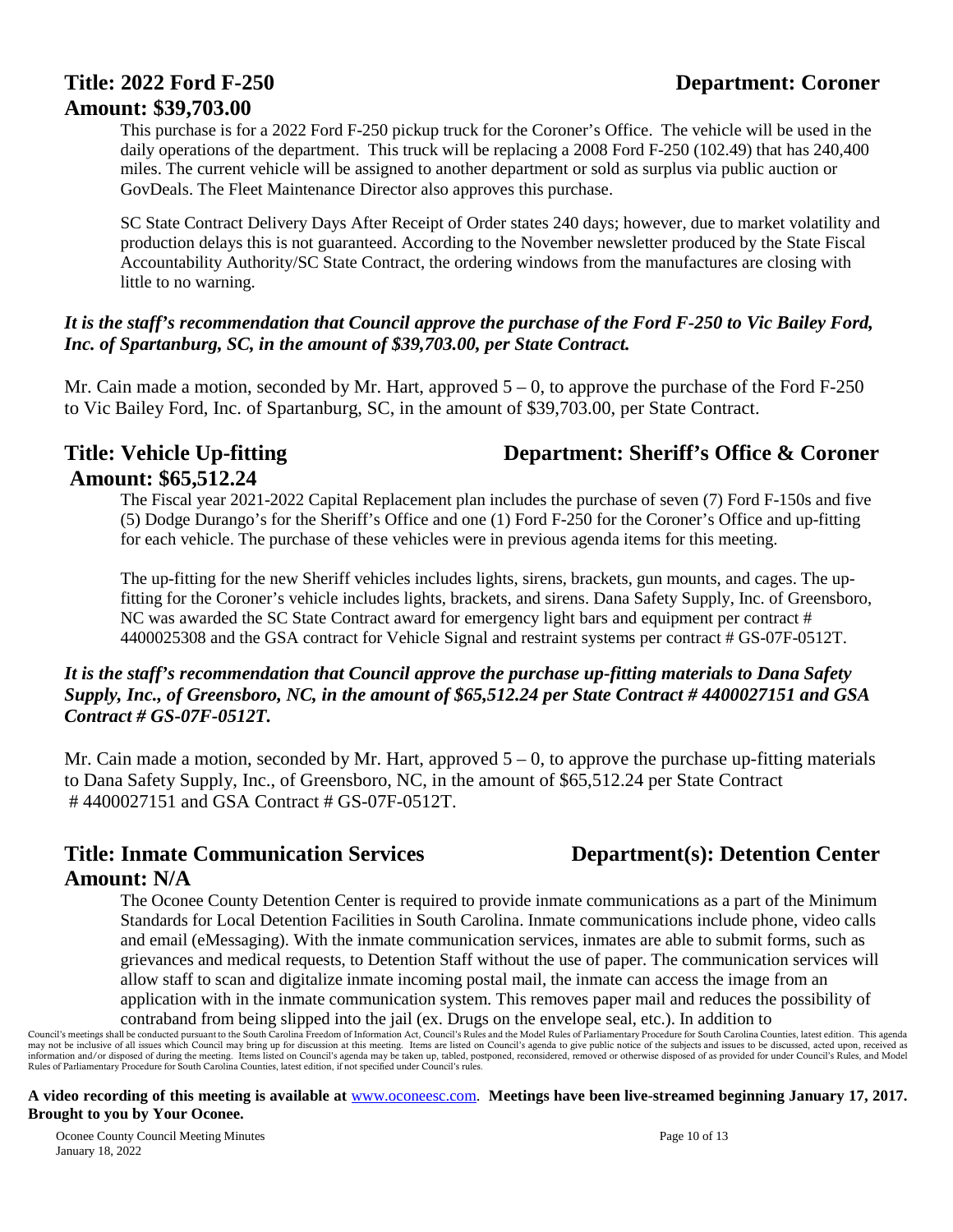communication, inmates will have access to digital legal information and informational monitors / displays. Staff will be able to restrict what applications each inmate will be able to access.

Inmate communication is a way to connect inmates to the people who are important to them (family members, legal representation) in a safe, affordable, and reliable way, while giving jail staff tools to maintain safety and security of the facility. Encartle's inmate connectivity system, CIDNET, manages inmate phone calls, video calls, digital inmate messaging, electronic forms, commissary orders and digital media are accessible form a single interface, the CIDNET Smart Jail System. CIDNET allows every inmate action, staff activity, and byte of data to be documented by the software.

#### *It is the staff's recommendation that Council approve the Award of Inmate Communication Services to Encartel of La Vista, NE.*

Mr. Cain made a motion, seconded by Mr. Hart, approved  $5 - 0$ , to approve the Award of Inmate Communication Services to Encartel of La Vista, NE.

# Title: Airport Engineer & Consultant **Department: Airport Amount: N/A**

Most Airport engineering services are funded by the FAA through grants for approved projects. The FAA would pay 95% of the costs, the State pays 2.5% and a matching 2.5% is required from County funds. Future projects will be brought to Council on an individual basis when project costs exceed \$50,000.

A Request for Qualifications, RFQ 21-05, for Professional Engineer and Consulting Services for Oconee County Airport was issued on August 19, 2021 and sent to 18 firms. Six (6) responses were received on September 21, 2021. An Evaluation Committee consisting of County Staff and Airport Commission personnel, reviewed and scored the submissions and recommended four (4) firms: Delta Airport Consultants, Holt Consulting Company, Michael Baker International, and W.K. Dickson to be short-listed to continue on with Phase Two of the selection process.

On October 26, 2021, RFP 21-08, Professional Services – Airport Engineer and Consultant, Phase Two, was issued to the four short-listed firms and on December 7, 2021, four proposals were received. The same Evaluation Committee met and reviewed and scored these proposals and recommended W.K. Dickson, of Columbia, SC for award.

**FAA regulations state that this award shall be for a five-year period.**

#### *It is the staff's recommendation that Council approve the award of RFP 21-08 for Professional Services – Airport Engineer and Consultant, Phase Two, to W. K. Dickson & Company, Inc., of Columbia, SC for a five-year term for services as needed.*

Mr. Cain made a motion, seconded by Mr. Elliot, to approve the award of RFP 21-08 for Professional Services – Airport Engineer and Consultant, Phase Two, to W. K. Dickson & Company, Inc., of Columbia, SC for a five-year term for services as needed.

Council's meetings shall be conducted pursuant to the South Carolina Freedom of Information Act, Council's Rules and the Model Rules of Parliamentary Procedure for South Carolina Counties, latest edition. This agenda may not be inclusive of all issues which Council may bring up for discussion at this meeting. Items are listed on Council's agenda to give public notice of the subjects and issues to be discussed, acted upon, received as<br>i Rules of Parliamentary Procedure for South Carolina Counties, latest edition, if not specified under Council's rules.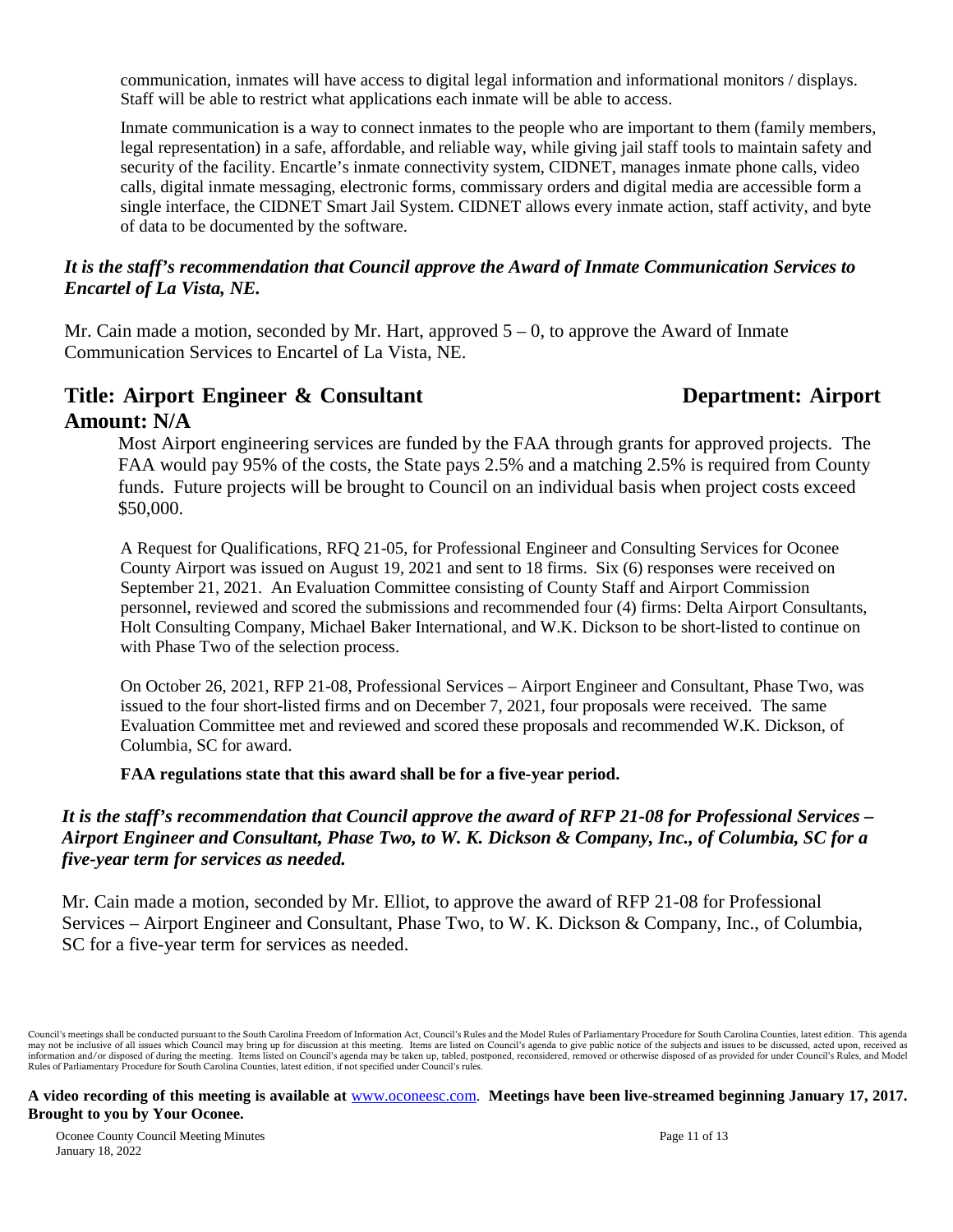Lengthy discussion followed by Council, County Attorney (Mr. Root), County Administrator (Ms. Brock), and Procurement Director (Ms. Popham), concerning the awarding of services to W. K. Dickson & Company, Inc.

Mr. Davis made a motion, seconded by Mr. Hart, approved  $5 - 0$ , to postpone the award of this contract until the February 1, 2022 County Council meeting.

# **Discuss and take action relative to County Administrator's terms of employment**

To be considered after Executive Session.

#### **Council Committee Reports**

None scheduled for this meeting.

#### **Board & Commission Appointments**

#### **Building Codes Appeal Board**

1 At-Large Seat: No questionnaire on file for this seat

#### **Library Board**

1 At-Large Seat: Three questionnaires on file for this seat

Mr. Elliot nominated Ms. Beverley Brackett, seconded by Mr. Durham, approved 5 – 0, to elect Ms. Beverley Brackett to serve on the Library Board At-Large seat.

#### **Arts and Historical Commission**

District 3 Seat: No questionnaire on file for this seat

At-Large Seat: No questionnaire on file for this seat

#### **Executive Session:**

Mr. Cain made a motion, seconded by Mr. Hart, approved  $5 - 0$ , to enter into Executive Session for the following purposes, as allowed for in § 30-4-70(a) of the South Carolina Code of Laws:

- *[1] Discuss employment / contractual matter – County Administrator*
- *[2] Discussion regarding an Economic Development matter Project Harmony*
- *[3] Discussion regarding a personnel matter related to Rock Quarry, Roads and Bridges, and Solid Waste departments.*
- *[4] Discuss Opioid Litigation and possible settlement*

Council entered Executive Session at 7:20 p.m.

Council returned from Executive Session at 8:42 p.m. on a motion made by Mr. Hart, seconded by Mr. Cain, approved  $5 - 0$ .

Council's meetings shall be conducted pursuant to the South Carolina Freedom of Information Act, Council's Rules and the Model Rules of Parliamentary Procedure for South Carolina Counties, latest edition. This agenda may not be inclusive of all issues which Council may bring up for discussion at this meeting. Items are listed on Council's agenda to give public notice of the subjects and issues to be discussed, acted upon, received as<br>i Rules of Parliamentary Procedure for South Carolina Counties, latest edition, if not specified under Council's rules.

#### **A video recording of this meeting is available at** [www.oconeesc.com.](http://www.oconeesc.com/) **Meetings have been live-streamed beginning January 17, 2017. Brought to you by Your Oconee.**

Oconee County Council Meeting Minutes Page 12 of 13 January 18, 2022